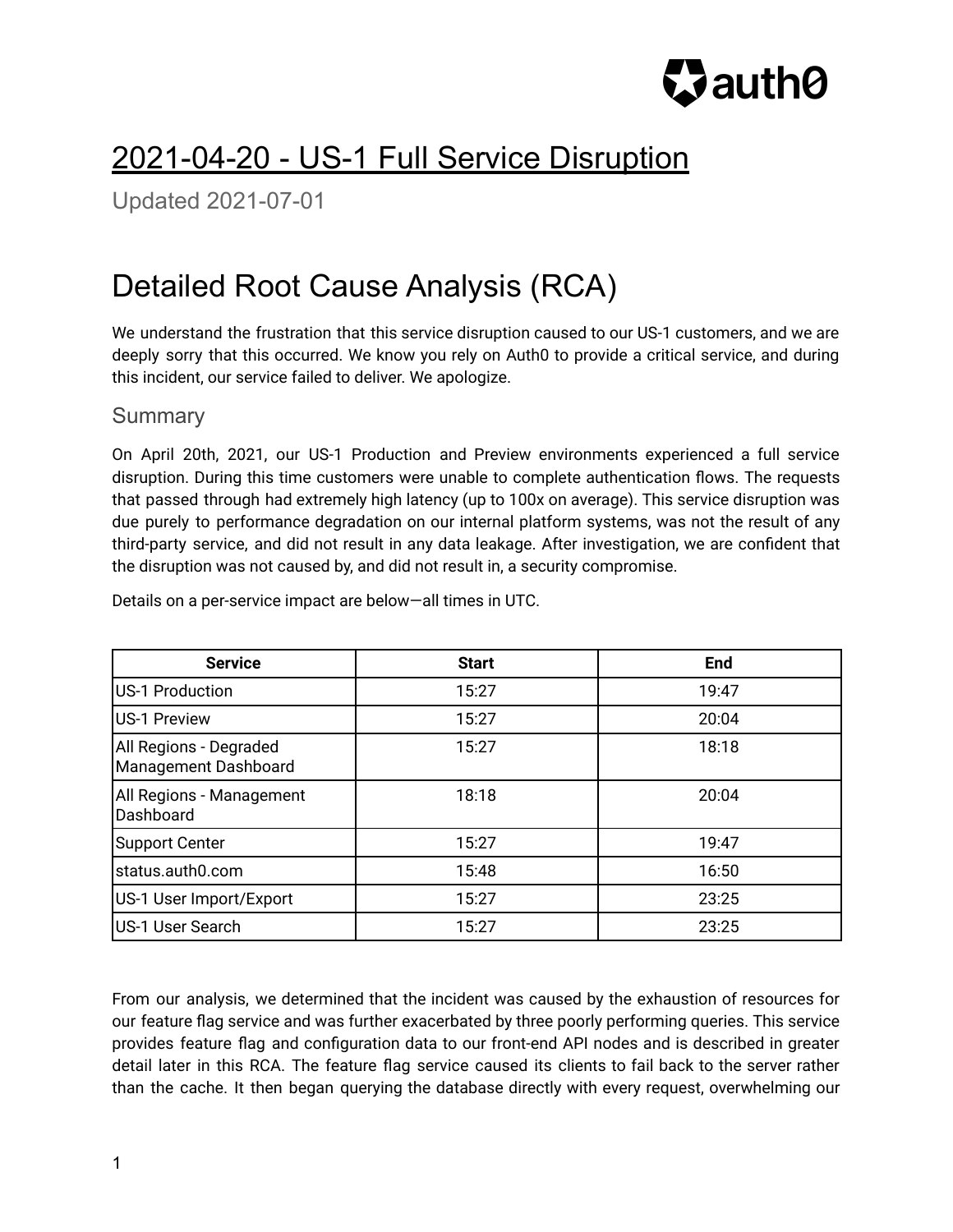

primary operational database, and leading to increased query response times. The increased query response times caused a cascading failure as calling services repeatedly retried their API calls after reaching timeout thresholds.

We responded immediately and attempted to solve the issue in several ways, initially focusing on the query that we believed to have caused the problem. We executed a controlled step-down to failover the primary database to one of the replica databases as a part of that effort. This replica database resides in a different availability zone. (We considered executing a failover of the entire US-1 environment to another region, but opted not to do so because, since the disruption was due to load and not unexpected infrastructure failure, failover of the entire environment would not have resolved this type of performance issue.) When the query improvements and failover did not improve system performance we shifted to reducing the load on the system to allow the database to recover.

We took a variety of steps to reduce load, which are detailed later on in this RCA. At 19:25, we scaled down the maximum number of front-end API instances, which was the critical step in reducing load sufficiently to allow the system to recover. We began to see authentication flows completing successfully at 19:36, with core authentication services fully recovered at 19:47.

## What Happened

The components that set off the chain of events in this incident are the feature flag service and the overloaded database. The feature flag service provides our front-end API nodes with the configuration values for tenants. This service includes a caching layer to reduce database load. A client on each front-end API instance queries this service. If the cache does not respond within the timeout, the client falls back to querying for the data directly from the feature flag service. The service then queries the primary database.

With regards to the overloaded database, we identified three poorly performing queries which impacted performance. These queries are used during normal system operation and have been in use for months without issue. They are not ad-hoc or one-off queries. It was not until the queries were combined with other heavy loads that their poor performance became problematic. Details on the problems with these queries are below.

- 1. The first poorly performing query had a primary collection that did not have an index, and this caused an unbounded scan of a very large collection.
- 2. The second query ran a collection scan that examined a high number of documents.
- 3. The third query was rare in frequency, but very resource-intensive. Its cleanup cascaded through many collections.

Our analysis has concluded that there were three causes that - when compounded simultaneously resulted in this service disruption. In our summary RCA we noted initially suspecting that slow-performing queries were the trigger, but our investigation has concluded that the initial triggering factor for this incident originated from the feature flag service. An increase in traffic exceeded the caching capacity of that service and caused it to stop responding in a timely manner. This, in turn, caused the client on each front-end API node to fall back to querying the service directly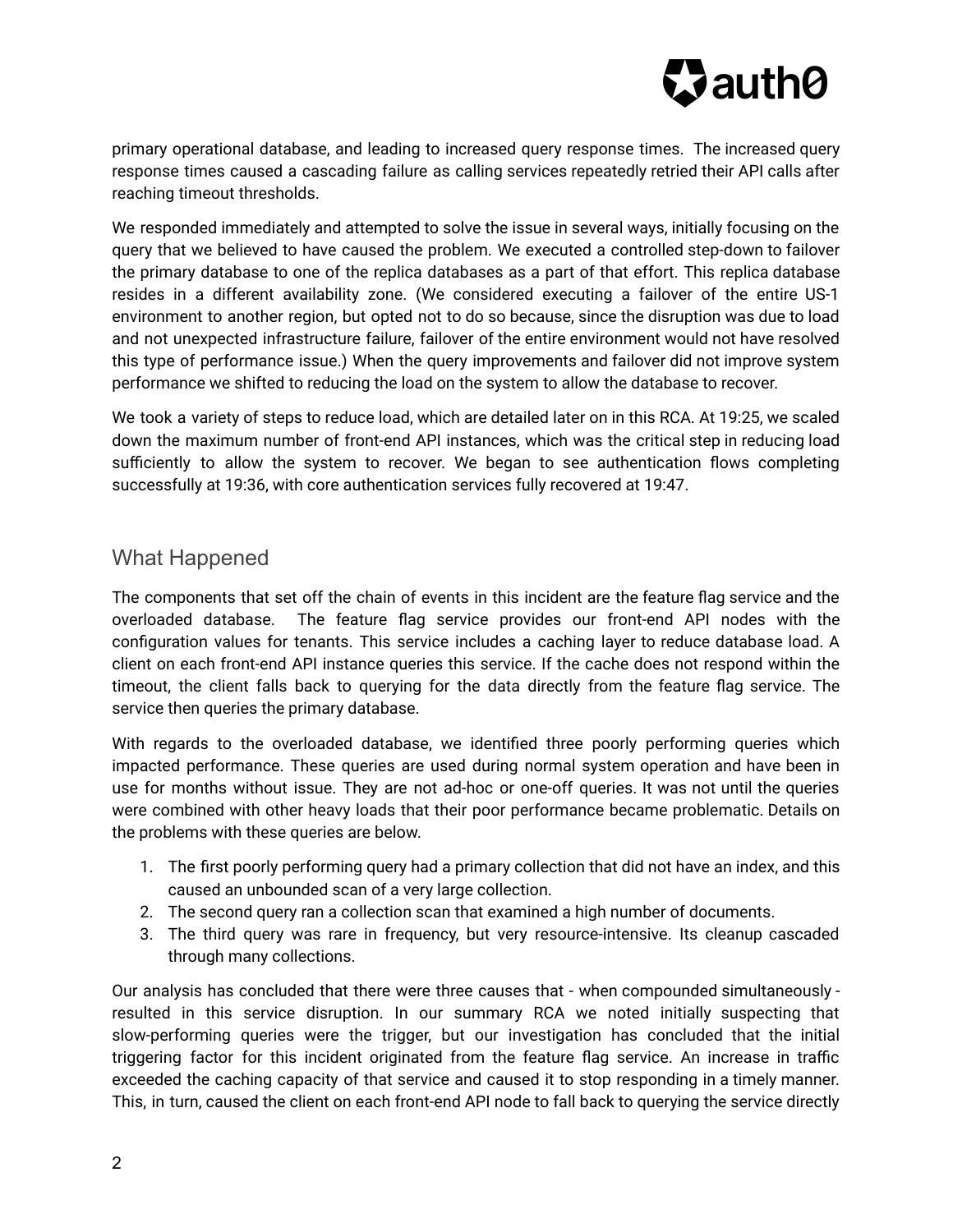

instead of the cache. The feature flag service then queried the primary database directly. The additional load from these direct queries, combined with the three poorly performing queries mentioned above, resulted in the database becoming overloaded and exceeding its available disk I/O.

As front-end API nodes stopped receiving timely responses, they retried performing the original queries, and more incoming requests were added to the queue. This increase in load caused the front-end API nodes to scale out from 37 to 100 nodes, further loading the database and preventing the system from recovering.

The system is designed to bypass our feature flag service cache should it become unresponsive. Under normal circumstances, latency increases as the database handles this additional load but the service returns to normal after the traffic spike subsides. In this incident, the database was also overloaded and unable to respond in a timely manner. Our monitoring did detect that the feature flag service had fallen back to the database, but in the moments during the incident, this was mistakenly attributed to a problem in the front end API services.

Exacerbating the above, the Auth0 system is also designed to scale up our front-end API nodes when their resource utilization rises beyond a threshold. The increased number of in-flight requests due to long query times caused increased utilization, causing them to quickly scale to the maximum number of instances. More front end API nodes connecting directly to the feature flag service shifted the load from the feature flag service cache to the already poorly performing database, causing a set of cascading failures.

## How We Responded

At 15:27 UTC on April 20th, 2021, many different alerts were triggered for our US-1 Production environment for login failures, latency, memory usage, errors, and database connections. We declared an incident at 15:30, and the incident response team began investigating. Our initial discovery showed poor performance across various services. Query response times had increased significantly, and internal SLOs dropped. Our primary database was not reporting metrics, and the front-end API servers had scaled up significantly.

At 15:45, we posted the incident to our Status Page as a major outage and described it as "An increased error rate." At that time, the scale of the impact was not yet clear, and our reporting metrics were still showing a level of success. Shortly after, at 15:48, alerts triggered and paged the team responsible for the status page. This spawned a separate incident, which is detailed in its own section below.

One of our first steps was to disable promotion and revert to a previous release. We did so at 16:00 and 16:05, rolling back to the previous week's versions. At 16:04, we reduced the maximums and targets for our auto-scaling groups. At approximately 16:10, our primary database began reporting metrics again, increasing our visibility into what was happening. A portion of the incident response team then started investigating concerning queries.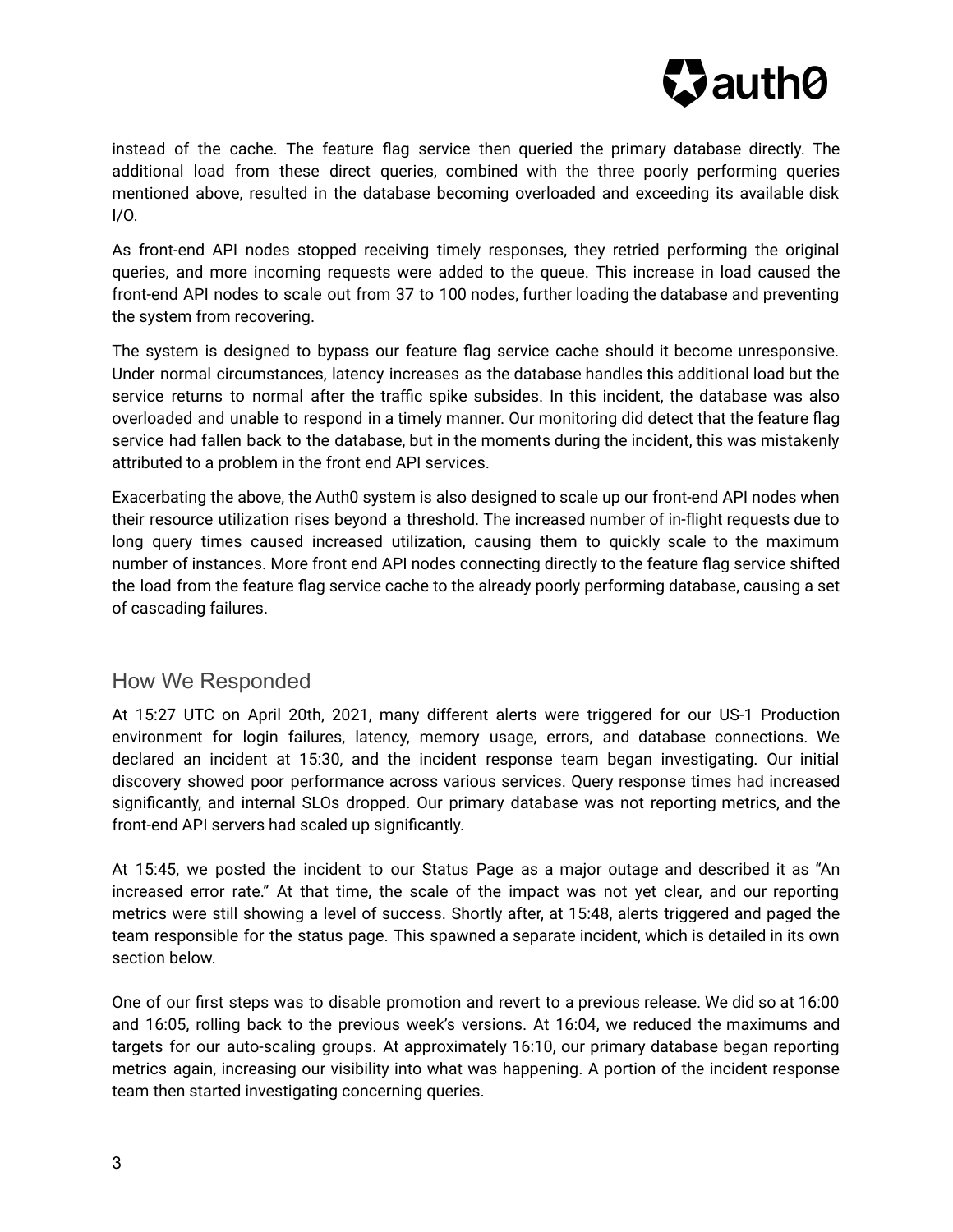

Our investigation continued on multiple fronts, including into our feature flag service, database performance, and auto-scaling group size. Representatives from every engineering team joined the incident and worked quickly to determine how their respective services were performing, rule out other causes, and disable non-critical services. This was an all hands on deck effort, with hundreds of people from across the organization contributing to the investigation and providing what help they could offer, while taking care not to disrupt the efforts of the core incident team.

At 17:08, the team deployed a change to add an index designed to help with one of the most concerning queries. The index builds were completed at 17:21 but did not have any positive effect. Our later investigation would show that the added index did not address the query performance (but we note that this incorrect index was corrected shortly after the incident was resolved). When we did not see an immediate impact, our primary focus shifted from targeted changes to considering all options to reduce or reset load so the system could recover.

From 17:55 until 19:43, we took a variety of steps to reduce load as follows:

- 17:34 Performed a controlled step-down of the primary database and promoted one of the replica databases to primary
- 17:55-19:25 Adjusted auto-scaling groups to cause front end API nodes to recycle
- 18:31 Turned off feature flag service
- 19:09 Turned off user exporting features
- 19:25 Scaled down front-end API nodes from 100 to 45
- 19:39 Scaled up secondary database node
- 19:43 Turned off user importing features
- 19:43 Implemented a reduced rate limit on our Authentication API

The 19:25 scale down from 100 to 45 front-end API nodes was the critical step that sufficiently reduced load and allowed the system to recover. We received reports of slow but successful logins at 19:36, with the restoration of core authentication services at 19:47.

Following the return of service, we began slowly restoring non-critical services and increasing the primary database IOPS. All services were returned to normal functionality by 23:25.

#### Status Page Failure

We revamped our Status Page in October 2020 to provide more clarity on the status and uptime of our various environments. During this incident, the new Status Page became overwhelmed by traffic and was not responding from 15:48 to 16:50.

A separate team spun off to focus on restoring the Status Page. They initially believed this was a capacity issue with the servers hosting it, but scaling those servers up had no impact. Further investigation revealed that we were calling our Status Page provider's API each time it was loaded and, with the increased amount of traffic, these calls were being rate-limited. While some customers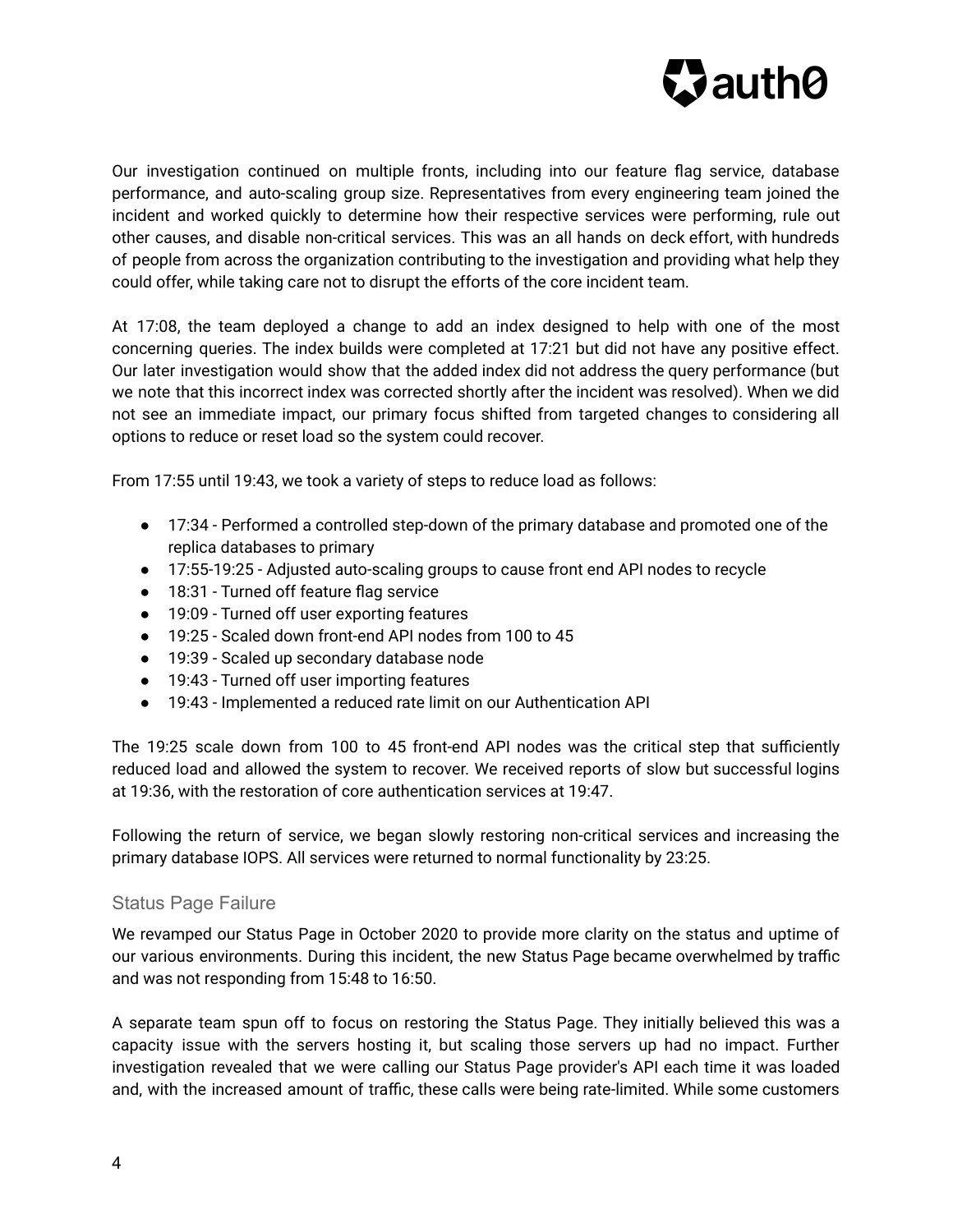

were still able to access the site during the periods we were not being rate-limited, the majority of users saw either an error page or stale data. Upon realizing this, we pointed our DNS to the provider and fell back on their standard Status Page.

At 16:20, we posted an update to our Status Page about "Reports of our status.auth0.com being inaccessible for some customers," and advised to check the [@auth0status](https://twitter.com/auth0status) Twitter account. We are now working on updates to the Status Page to cache results and avoid this rate-limiting in the future.

## Mitigation Actions

We have taken this incident and our investigation very seriously, and have used all available resources to fully identify all compounding circumstances that led to this service disruption. As noted below, we have undertaken and completed many steps to rectify issues, and have established a timeline for additional action.

### What We're Doing

Even though this was a rare confluence of factors, we immediately took action to increase capacity, improve query performance, and other steps to prevent a similar disruption from occurring in the future. In addition, we are taking the following actions as a result of this incident.

*Update May 6, 2021: To provide transparency on the status of the improvements and corrections we have completed, we will be providing regular updates every two weeks in this document on work that has been completed.*

*Update May 20, 2021: Two action items were completed on May 19th and 20th. Our next update is targeted for June 3rd, 2021.*

*Update June 3rd, 2021: No new completions as of this report. All actions in progress with June targets are on track. Customer communication process updates are in progress, target moved out to June 2021. Our next update is targeted for June 17, 2021.*

*Update June 17th, 2021: One new action completion related to shifting load to our secondary databases. Our next update is targeted for July 1st, 2021.*

*Update July 1st, 2021: We have completed the remaining action items detailed below. This will be our final update to this RCA. While these action items are complete, resilience continues to be a major area of focus for our teams.*

#### **Systems/Platform**

- Database
	- We have put in place indexes and query optimizations for poorly performing queries. (Completed before April 29th)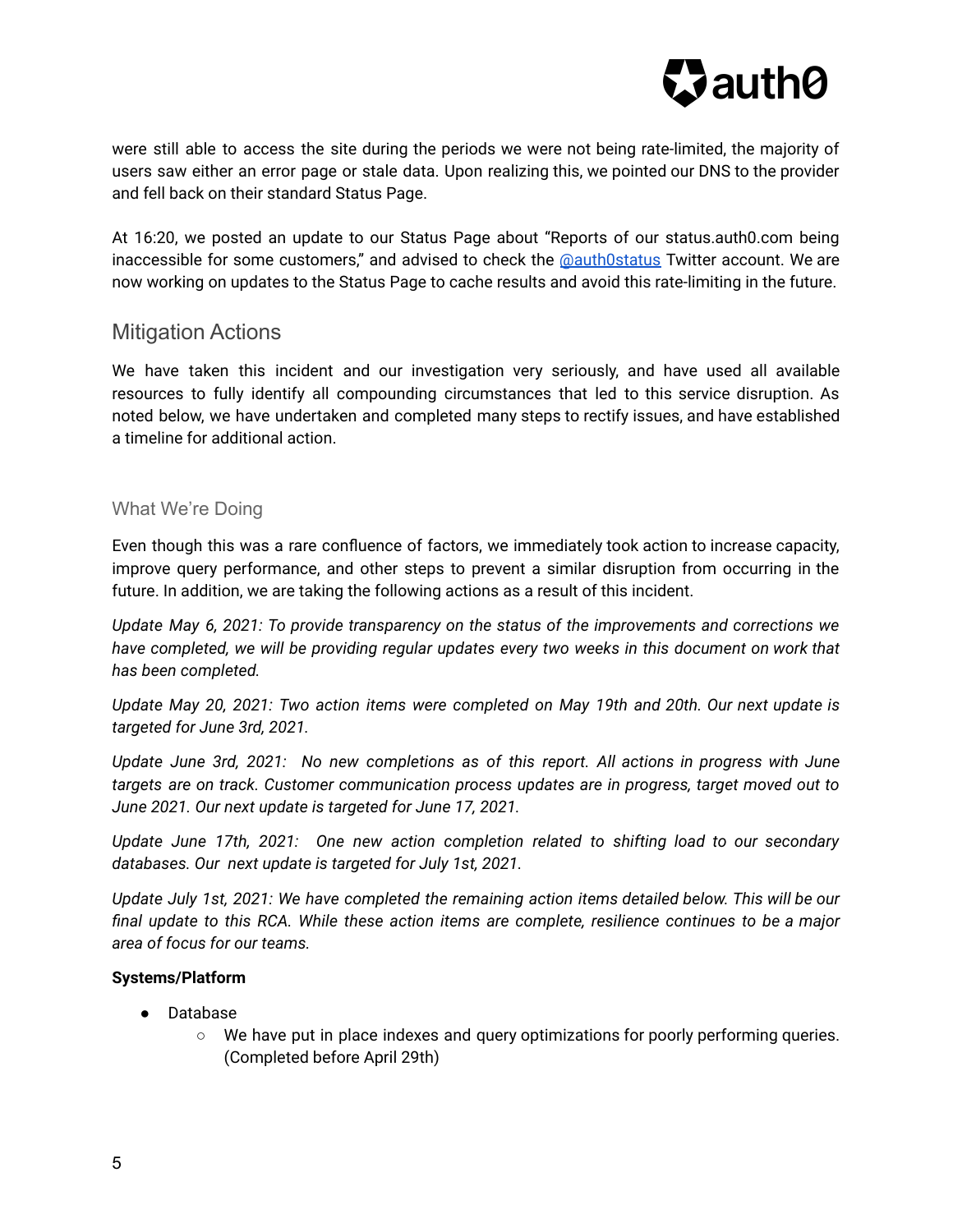

- We have worked with our database software licensor to analyze the event and obtain their input on performance improvement opportunities. (Completed before April 29th)
- We are accelerating an already planned effort to improve our database performance and resiliency. (Target June 2021, **Completed June 25th 2021**)
- We are reviewing and optimizing indexes across a variety of queries, adding or removing as necessary. (Target June 2021, **Completed June 30th 2021**)
- We are adjusting various services to prioritize database performance or shift load to the secondary database where possible. (Target June 2021, Completed June 9th 2021)
- System Performance
	- We are creating a playbook for how to most effectively reduce load during exceptionally high load service disruptions like this should a similar incident occur in the future. (Target May 2021, Completed May 19th 2021)
	- We are shifting resource intensive but not critical operations to services that can deal with those operations in a way that does not impact database performance. (Target June 2021, **Completed June 29th 2021**)
	- We are creating better error pages for the rare situations in which the system is unavailable, which will indicate there is a service disruption and where to check the status and get support. (Target June 2021, **Completed June 24th 2021**)
- Feature flag service
	- We have created a playbook for disabling the service should it be needed in a load shedding situation in the future. (Completed before April 29th)
	- We scaled up the feature flag cache to ensure it does not become overwhelmed during high traffic events. (Completed before April 29th)
	- We are reviewing and updating the feature flag caching instance configuration to improve monitoring and performance. (Target May 2021, Completed May 5th 2021)
- Other Areas
	- We are improving our Status Page to be more resilient to high traffic by implementing better caching mechanisms and other improvements. (Target May 2021, Completed April 26th)
	- We are fixing problems in our offline ticket submission in the Support Center, which did not work as expected during this incident. (Target June 2021, Completed: May 20 2021)

### **Customer Communications**

● We are revisiting our customer communications processes for events such as these to provide more clarity and transparency as to when customers can expect next and future updates regarding incident status. (Target June 2021, **Completed June 30th 2021**)

#### **General Incident Response**

● We are reviewing and updating our incident response procedures to emphasize the importance of understanding the full impact of an outage across our customer base as early